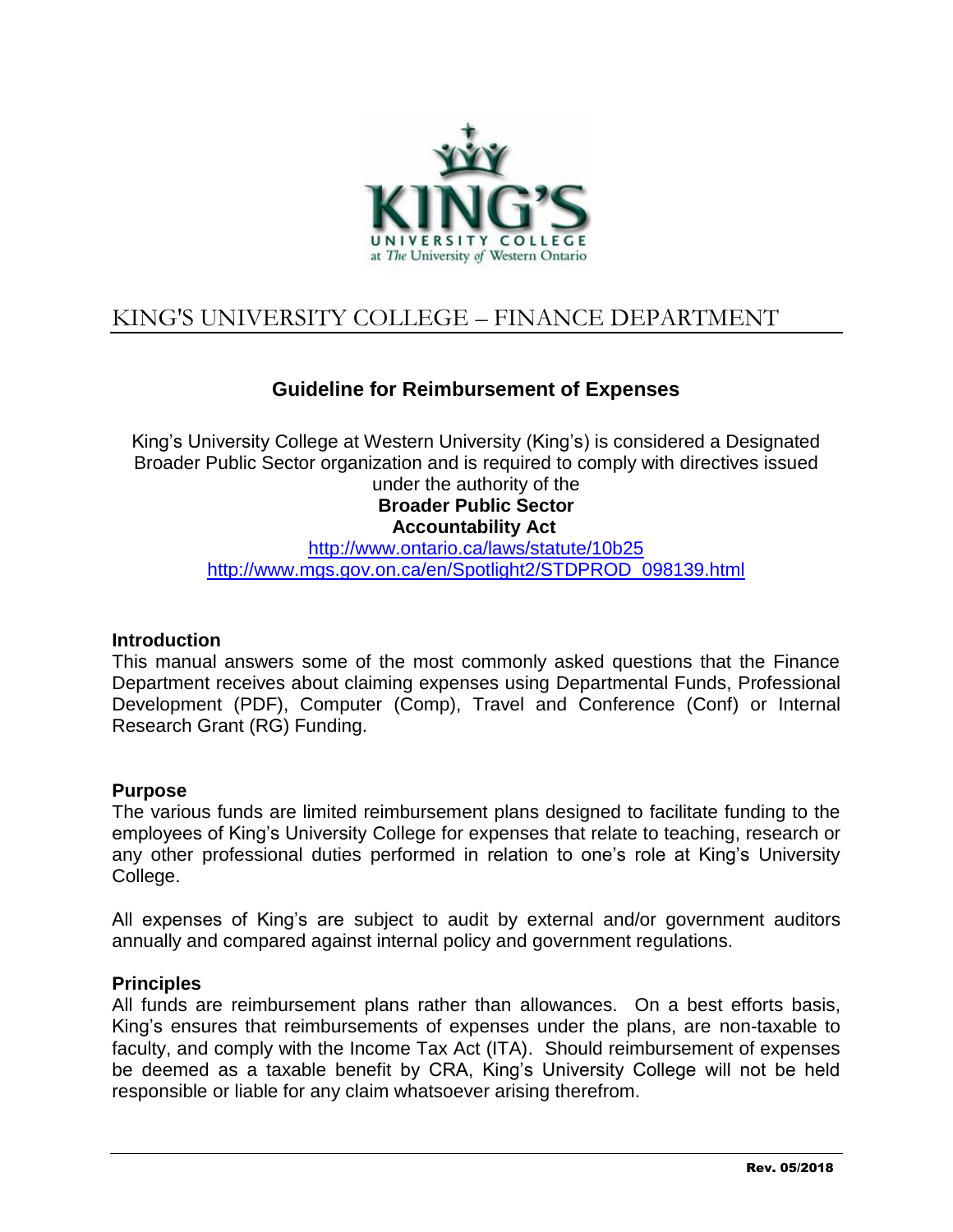The BPS Directive is based on four key principles.

- 1. *Accountability* Organizations are accountable for public funds used to reimburse travel, meal and hospitality expenses. All expenses support business objectives.
- 2. *Transparency* Organizations are transparent to all stakeholders. The rules for incurring and reimbursing travel, meal and hospitality expenses are clear, easily understood, and available to the public.
- 3. *Value for Money* Taxpayer dollars are used prudently and responsibly. Plans for travel, meals, accommodation and hospitality are necessary and economical with due regard for health and safety.
- 4. *Fairness* Legitimate authorized expenses incurred during the course of the business of an organization are reimbursed.

The expense must be for business purposes only and excludes any and all expenses which are personal in nature. At King's University College, this means that the expense must be directly related to the performance of teaching, research and professional duties.

# **Professional Development Fund**

In order to provide a context for the preceding information, it is important that you become familiar with the negotiated agreement between King's University College and King's University College Faculty Association (KUCFA) or the Professional and Administrative Officers Association (PAOA).

The agreements outline expenses that may be claimed as well as available funding.

Any unspent funds end of day April  $30<sup>th</sup>$  does not carry forward to the next fiscal year.

# **Eligible Items**

- Membership fees.
- Fee for professional development, such as conference or course registration fees are eligible.
- Books, journals, subscriptions or other similar professional publications are eligible. The item must be received in the claim period.
- Computer hardware and software used in the performance of the member's duties.
- Supplies related to day to day business activity is eligible. Eligible supplies are expendable in nature. Examples of eligible supplies include office supplies, software and business cards. Work office furniture such as desk, chair and filing cabinets are eligible.
- Travel to attend relevant scholarly conferences, conduct scholarly work or expenses related to business network are eligible. Eligible items must be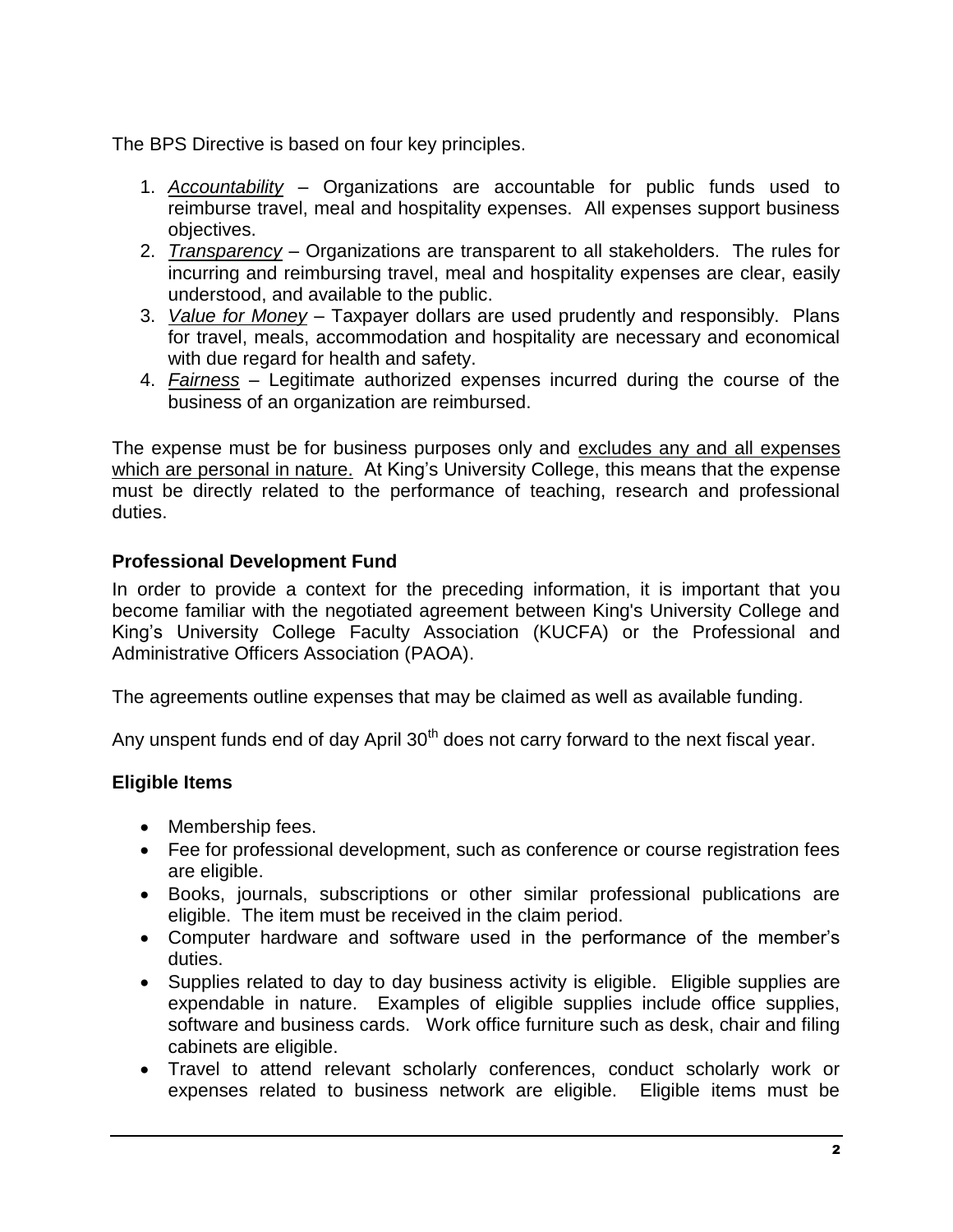consistent with the Travel Policy on the Finance Website. Travel by personal vehicle must be substantiated by detailed information including dates, destinations, distance and purposes. Eligible networking expenses must be substantiated by an original itemized receipt, identification of attendees and the purpose of the networking event. All travel expenses must be approved by the Dean and BUH before submitting.

- Employees shall be reimbursed for the most direct and economical mode of travel available.
- Travel by private vehicle will be reimbursed at the Board approved rate. These rates are reviewed and adjusted periodically. Use of a private vehicle should be limited to those trips where no suitable public transportation is available or where a private vehicle is more economical (less than 500km round trip, i.e. Toronto or Detroit) and effective considering all factors such as costs, time constraints, itinerary, number of passengers, etc.

NOTE: When a private vehicle is used on College business for convenience or other personal reasons, and such expenses exceed the equivalent cost of available public transportation, only the cost of such public transportation will be reimbursed.

- Expenses incurred in the preparation and completion of scholarly manuscripts, and page or reprint charges.
- Cellular fees are eligible if incurred for business use. The fair value of personal usage shall be excluded when making a claim, using a reasonable proration between business and personal use.
- Internet where the employee's job requires him/her to monitor information systems overnight and such responsibilities would require significant internet access. In such cases, the employee is responsible for prorating internet fees between business and personal use and claiming only the business use. The maximum business use that may be claimed is 50%. Finance reserves the right to verify the appropriate proration for audit purposes.
- If the internet expense reimbursement is being split between a department and the professional development fund, the **total** maximum allowed for reimbursement is 50% of the monthly invoice.
- Expenditures that would normally be eligible expenditures within Research Grants.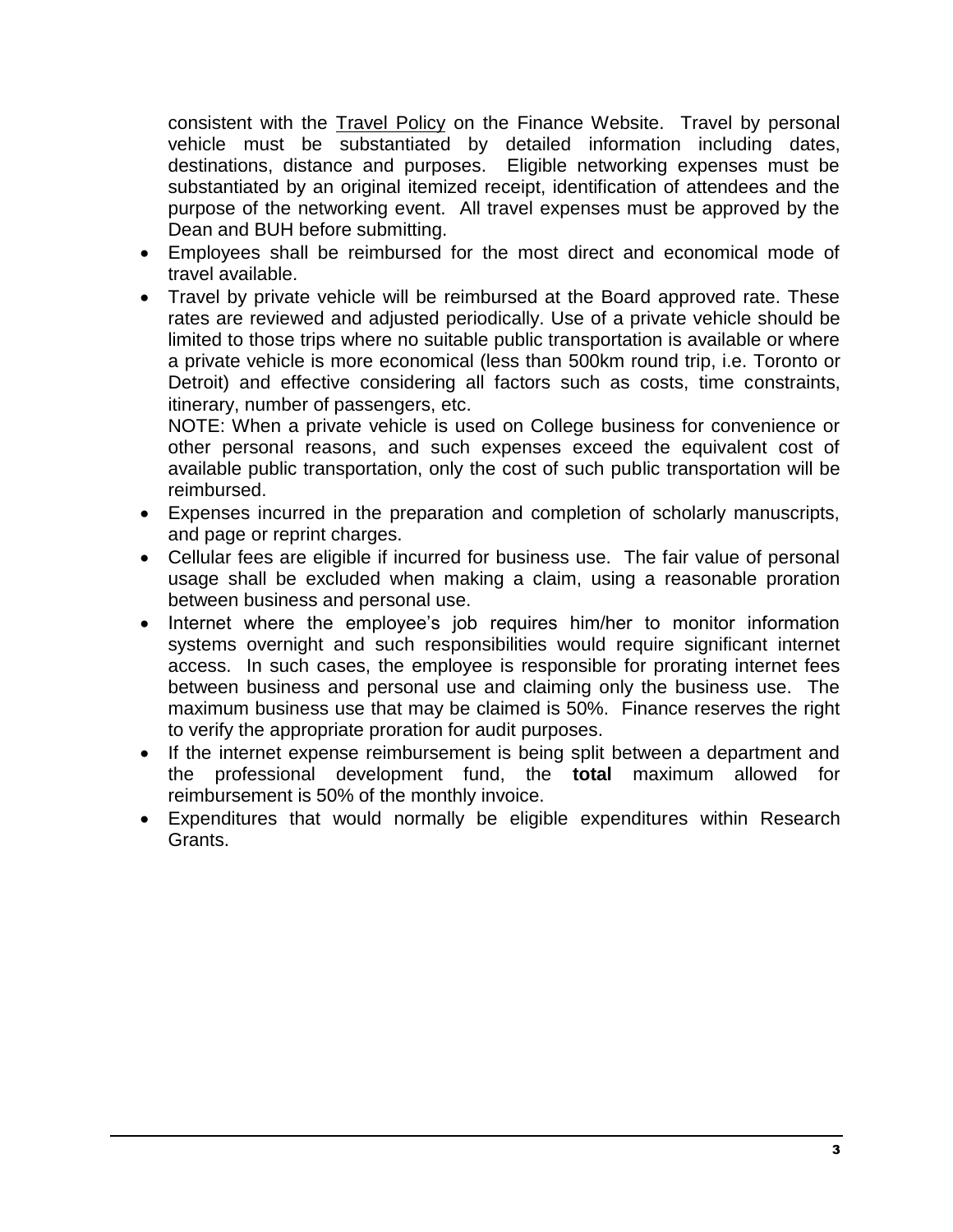# **Ineligible Expenditures**

Some expenditures which are **NOT** eligible for reimbursement include:

- Expenditures of a personal nature, such as childcare expenses, luggage, flowers and passport costs
- Parking fines, speeding tickets. 407 ETR tolls and other like charges
- Home office furniture (desk, chair, refrigerator, television, etc.)
- Home cleaning, maintenance or renovations
- Lamps, carpets and pictures
- Library fines
- Food and beverage charges of the faculty member where there is no travel involved to attend scholarly conferences, field trips, research visits or workshops
- Reimbursements for the value of travel reward points
- Gift purchases for employees
- Passports
- Toiletry articles
- Alcohol cannot be claimed and will not be reimbursed as part of a travel or meal expense. There are no exceptions to this rule.
- Expenses related to boarding or travel costs for pets
- Expenses of any companion without pre-approval
- Installation and hardware costs associated with home internet and services are not eligible for reimbursement by the University

(Please note that this is not an exhaustive list.)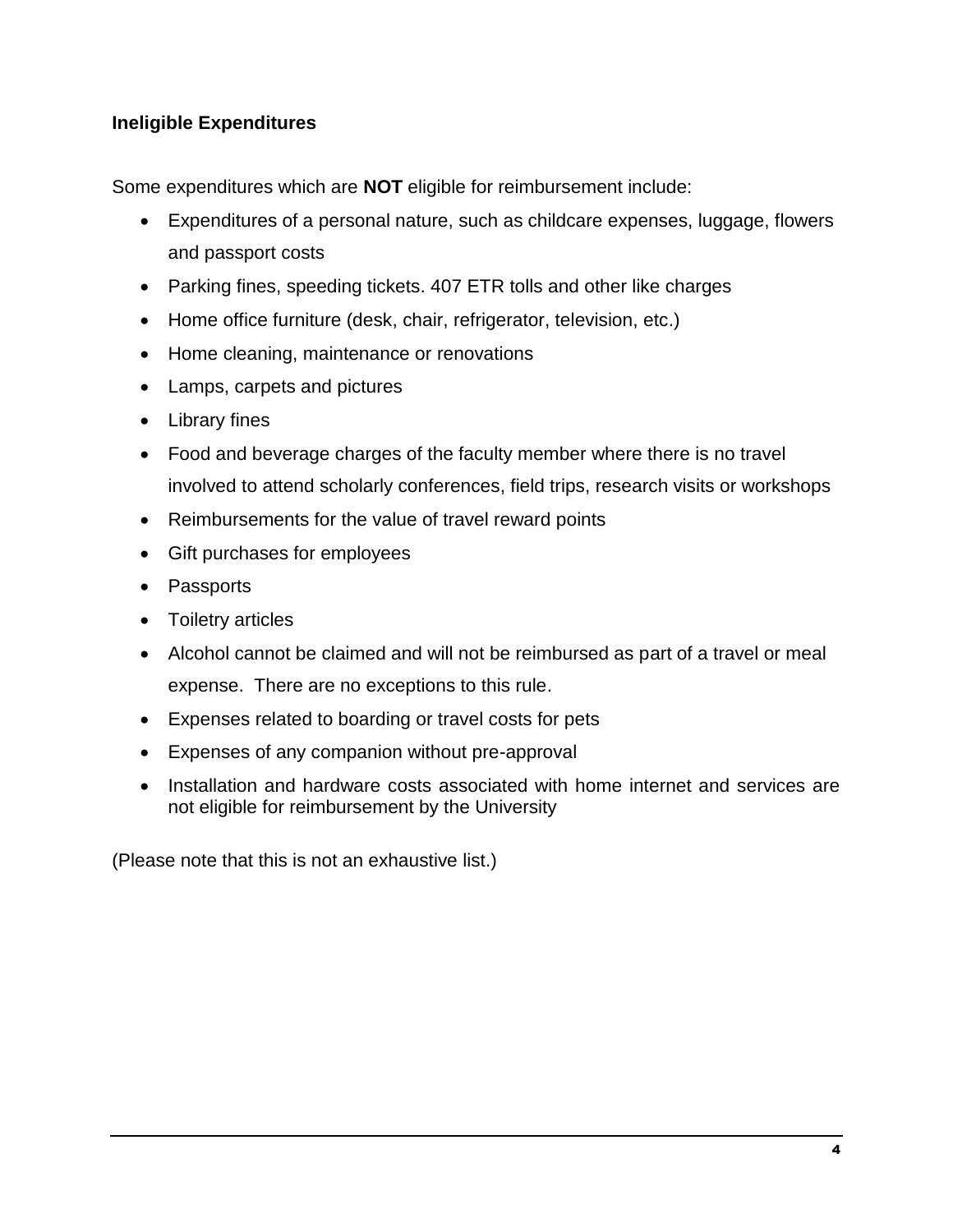# **Travel and Conference Funding**

When making travel arrangements, "value for money" considerations must be paramount. Careful consideration of costs, mode of travel, travelling time and convenience will realize the most economical and effective use of all resources.

In order to further assist you in your academic activities, King's University College will reimburse travel and conference expenses at which you are chairing or presenting a paper. Section XII of the Faculty Terms and Conditions states,

In addition to the Professional Development Fund, there will be an additional fund from which all reasonable travel expenses (limited to three days' attendance in Canada and the United States) or partial expenses for trips abroad, will be reimbursed in the cases of Full-Time Faculty members chairing a session or presenting a paper at a learned society. Prior approval of the Department Chair and Academic Dean is required, as are third party, detailed receipts for travel and hotel expenses.

Below is the typical course of events that **follows** the approval of your Department Chair as well as that of the Academic Dean for the conference you wish to attend.

- Submit any expenses incurred pre-conference to the Office of the Academic Dean for approval. For example, expenses related to flights or conference registration. Note that booking hotel reservations do not typically result in a charge to your credit card, however should an expense arise, you may wish to include this with your claim. Once approved, your request will be forwarded to Accounts Payable for reimbursement normally within 15 days of valid submission.
- Before leaving on your conference you should become familiar with the King's University College Board of Director's Procedure for Travel Reimbursement. Please pay particular attention to the limits and restrictions that are applied to meal expenses while traveling.
- Attend the conference. Be sure to obtain all original itemized receipts relevant to the conference you are attending.
- Upon your return, submit all relevant expenses as well as supporting documentation to the Office of the Academic Dean for final approval. Once approved, your request will be forwarded to Accounts Payable for reimbursement within 15 days of valid submission.

If you have any questions regarding Travel and Conference Funding available to you or your current active balance, please contact the Manager of Administrative Affairs in the Academic Dean's Office at extension 4304.

If you are unsure of whether an expense will meet the guidelines, Finance staff can be contacted in advance for a determination.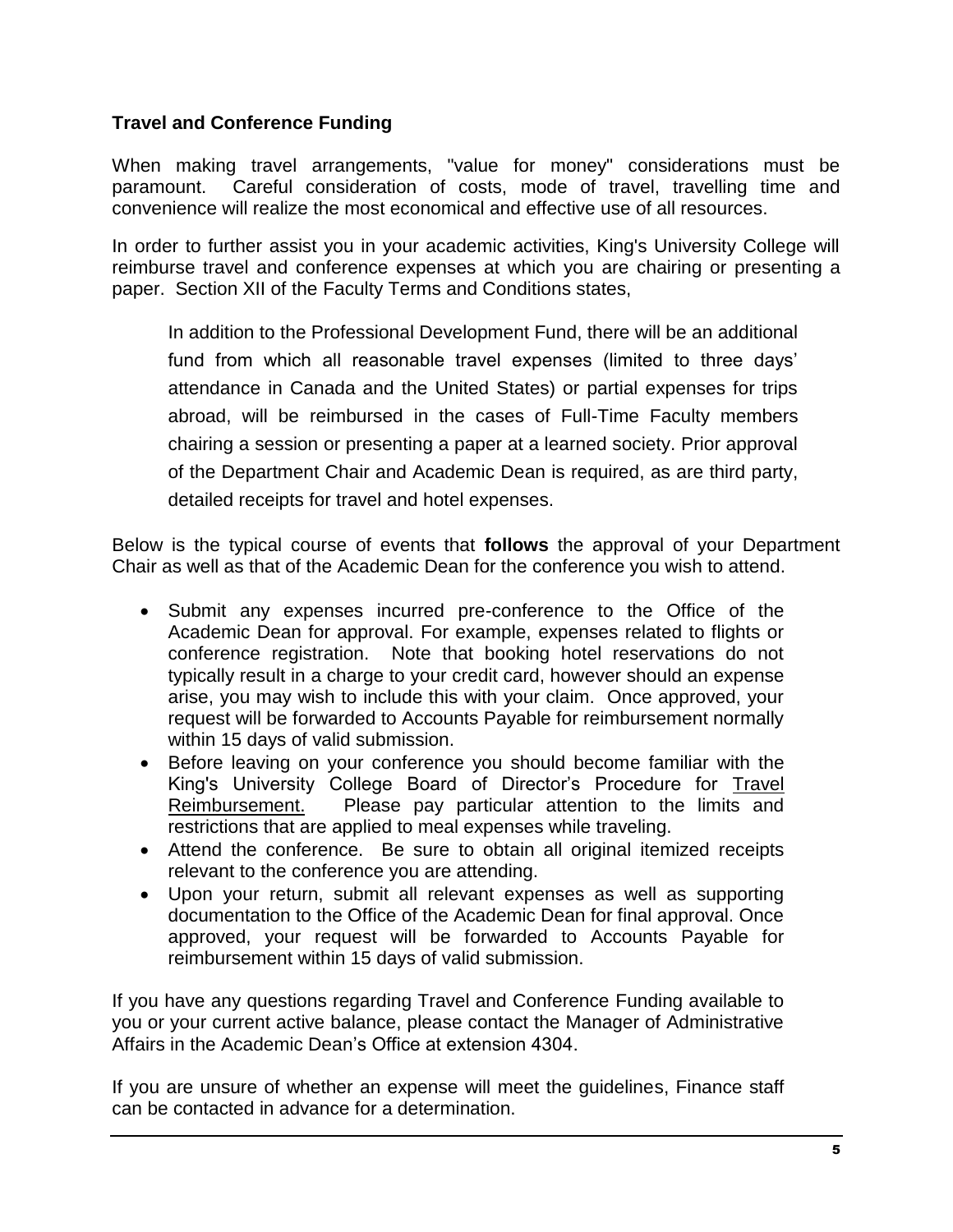#### **Research Grant Funding**

Internal Research Grant Funding is available to full-time members of Faculty as per Section XIII of the 2017-2020 Conditions of Appointment for Faculty:

*'The College shall provide research funds, exclusive of computer costs, to be distributed by the Academic Dean on the recommendation of the Research Grants Committee of Faculty Council. It is agreed that the amount will be \$ 200,000 annually. The funding limit on individual projects will be periodically established by the Research Grants Committee subject to approval by Faculty Council.*

Please review complete Guidelines for Research Grants approved by Faculty Council April'17.

External RG Funding will be handled by King's University College utilizing King's University College travel policies. Where granting agencies have strict guidelines, the University will follow and apply the policies of the granting agencies.

The Finance Department will reimburse funds to individuals that have been awarded both internal and external Research Grants, following the Board approved policies for travel and accommodation and any other approved reimbursement policy as outlined in this guide.

Please note that requests for payment for internal grants must be approved by the Academic Dean's office prior to being sent to Finance. The Finance office will track individual research grant balances, internal or external and process the payment through Accounts Payable accordingly.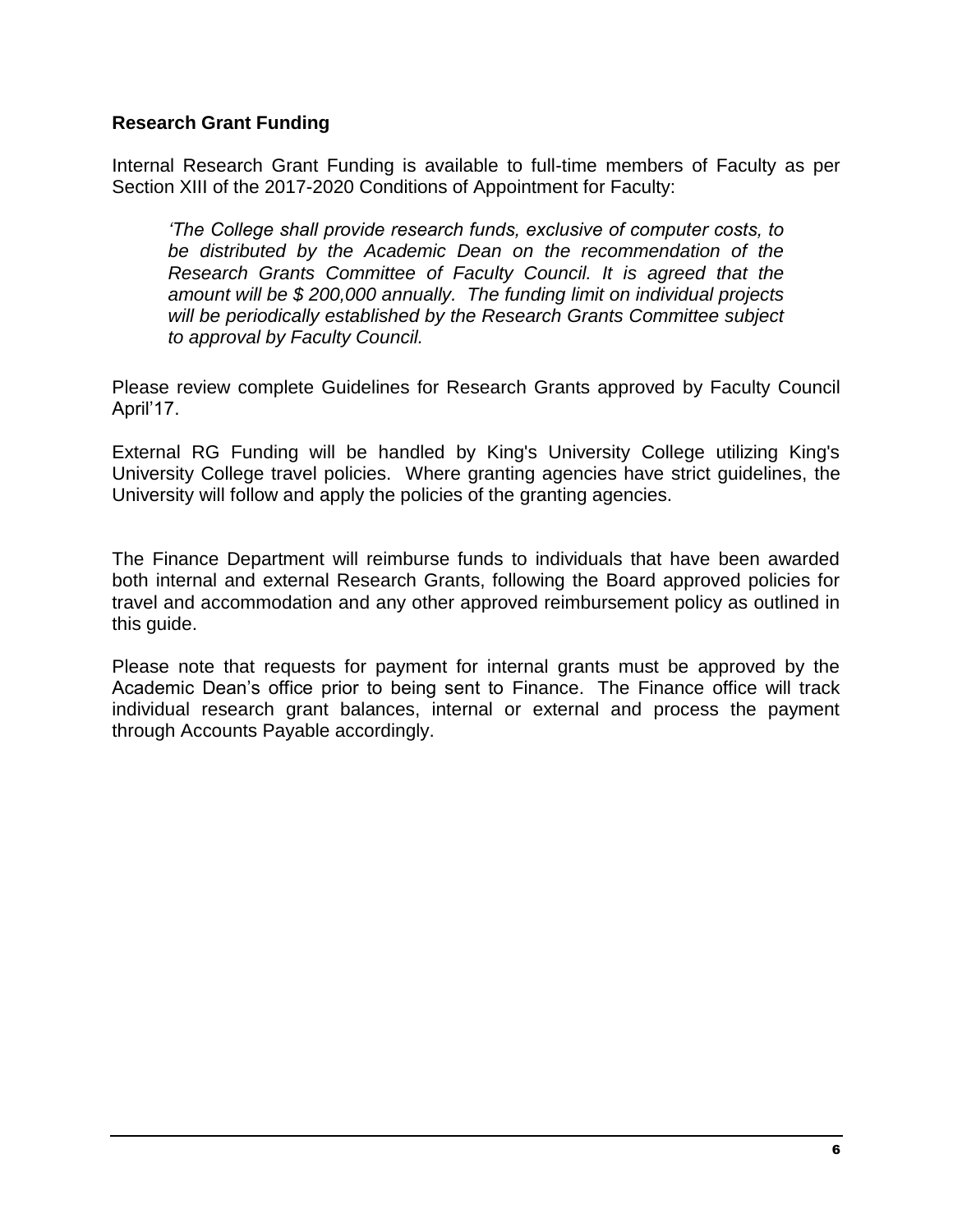# **Hospitality**

As a Broader Public Sector (BPS) organization, King's University is guided by the BPS Expenses Directive. The full BPS Expenses Directive can be found at: **[http://www.mgs.gov.on.ca/en/Spotlight2/STDPROD\\_098139.html](http://www.mgs.gov.on.ca/en/Spotlight2/STDPROD_098139.html)**

# Business Meals

Business meals are defined as an expense for meals where student(s), staff and faculty and/or other external parties are present for the purpose of conducting substantial and bona fide business on behalf of the University. Individuals must exercise fiscal responsibility when choosing restaurants. High-end establishments must be avoided unless circumstances dictate that such a choice is appropriate, such as when conducting University business with a major donor or foreign dignitary. Meal costs not substantiated with a business purpose will not be reimbursed.

There must be clear documentation as to the business purpose of the meeting/event, the date and place of the entertainment, the names of the attendees and the business relationship of the persons entertained.

#### **Original itemized receipts must be provided. Credit or debit card receipts on their own are not acceptable and will be returned without reimbursement.**

#### Internal Meetings/Staff/Student Events

In-house staff meetings and events involving only King's University employees and students are not considered business entertainment. Provision of coffee or other refreshments at departmental meetings or education sessions can be approved at the department/Faculty level in accordance with regular department/Faculty operations.

It is recognised that in limited circumstances meetings involving only King's University employees will occur over meals. These expenditures will only be reimbursed if preapproved by a Department Head, Dean or Vice-Principal. Alcohol expenses will not be reimbursed.

The Claimant is responsible for ensuring that claims for reimbursement are accurate; conform to University policy; obey research funding agency rules; contain any required, written pre-approvals; and document expenditures with original, itemized receipts.

The Approver is an individual at least one administrative level above the claimant (e.g. a Department Head's expense must be approved by the VP). The Approver is responsible for ensuring that all claims are for the University-related activities, are within the conditions of University policy, and include all required supporting documentation.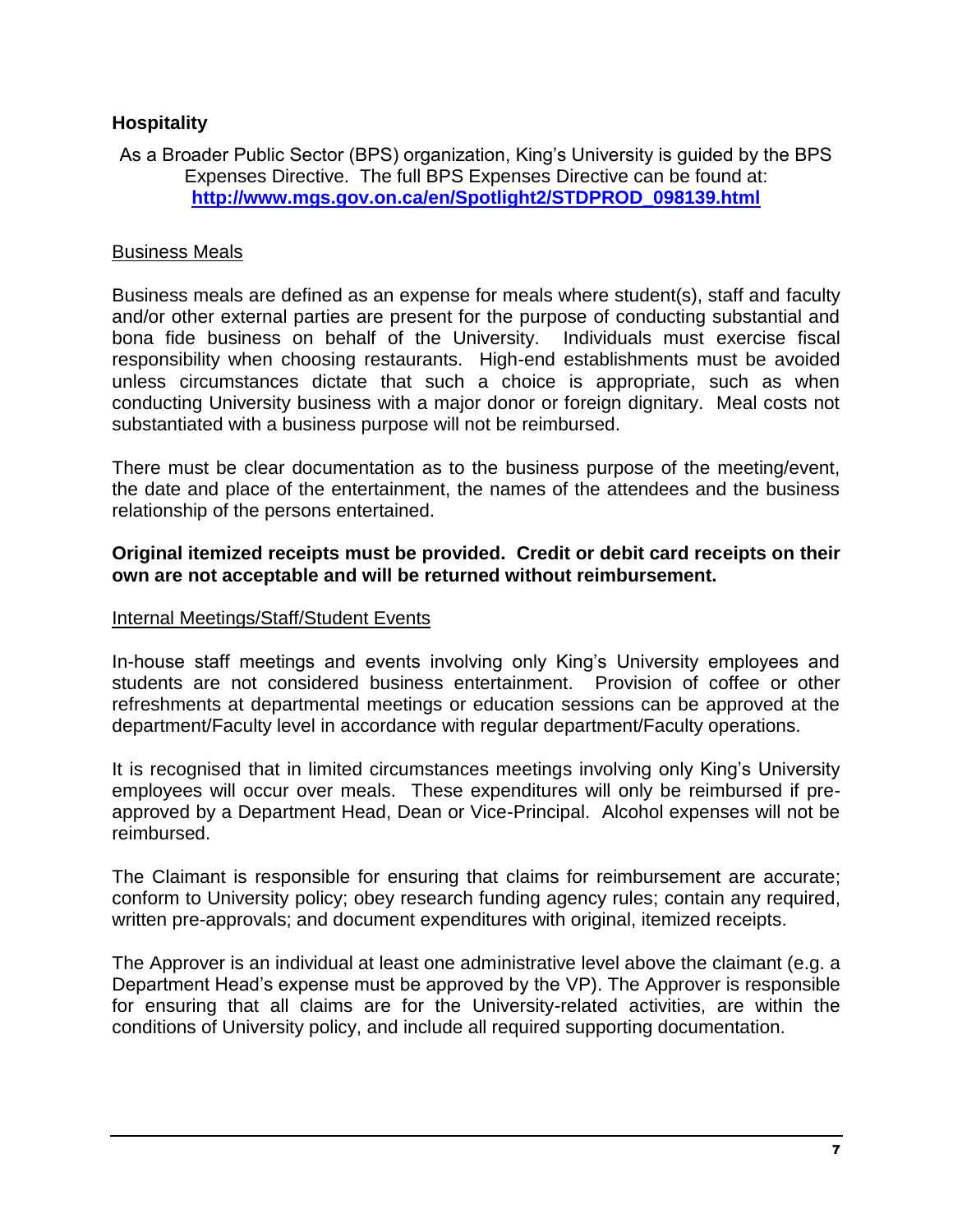# **Fiscal Year**

The fiscal year for King's occurs between May 1 and April 30 at which time annual PD, Computer and Research Grant funding will lapse. Travel and Conference and Research Grant funding have special provisions as noted above. Any claims that you make from annual PDF, Computer, Travel and Conference or Research Grant funding must correspond to the fiscal year in which it occurs.

**\*\*All year end expenses are due in Accounts Payable by Apr.30th or next business day to qualify for reimbursement in the fiscal year the expenses occur**.

*If April 30th falls on a weekend the reimbursement requests are due the following business day.* Please contact Accounts Payable in advance if you are travelling on April  $30<sup>th</sup>$  and have limited access to forward the expenses to the Finance Office.

#### *Example I – Material Purchases*

Materials purchased (i.e. books, supplies, computers etc.) and received within the same fiscal year.

This is a typical transaction and can be claimed as an expense in that fiscal year.

# *Example II – Conferences/Travel*

Conference expenses (i.e. registration, flight etc.) paid for in one fiscal year (i.e. April) while the conference itself is attended in the following fiscal year (i.e. May or June). In this case the event is taking place in the following fiscal year and therefore would not be an eligible expense in the fiscal year that it was paid for. The expenses incurred would however, be eligible for reimbursement at the time of purchase (within 2 weeks) and attributed to the following year's applicable funding allotment.

# *Example III – Materials Purchases*

Materials purchased at or near the end of the fiscal year that are not physically delivered before April 30 (fiscal year end).

Material purchases (i.e. books, supplies, computers etc.) must be physically in the possession of the purchaser on or before the end of the fiscal year in order to be an eligible expense in that year. If the goods arrive in the following fiscal year they would be eligible expenses in the following fiscal year rather than the fiscal year in which they were purchased.

If you are unsure how a purchase or expense may be handled, please contact Accounts Payable prior to incurring the expense so that you can be sure how it will affect your current/future source of funding.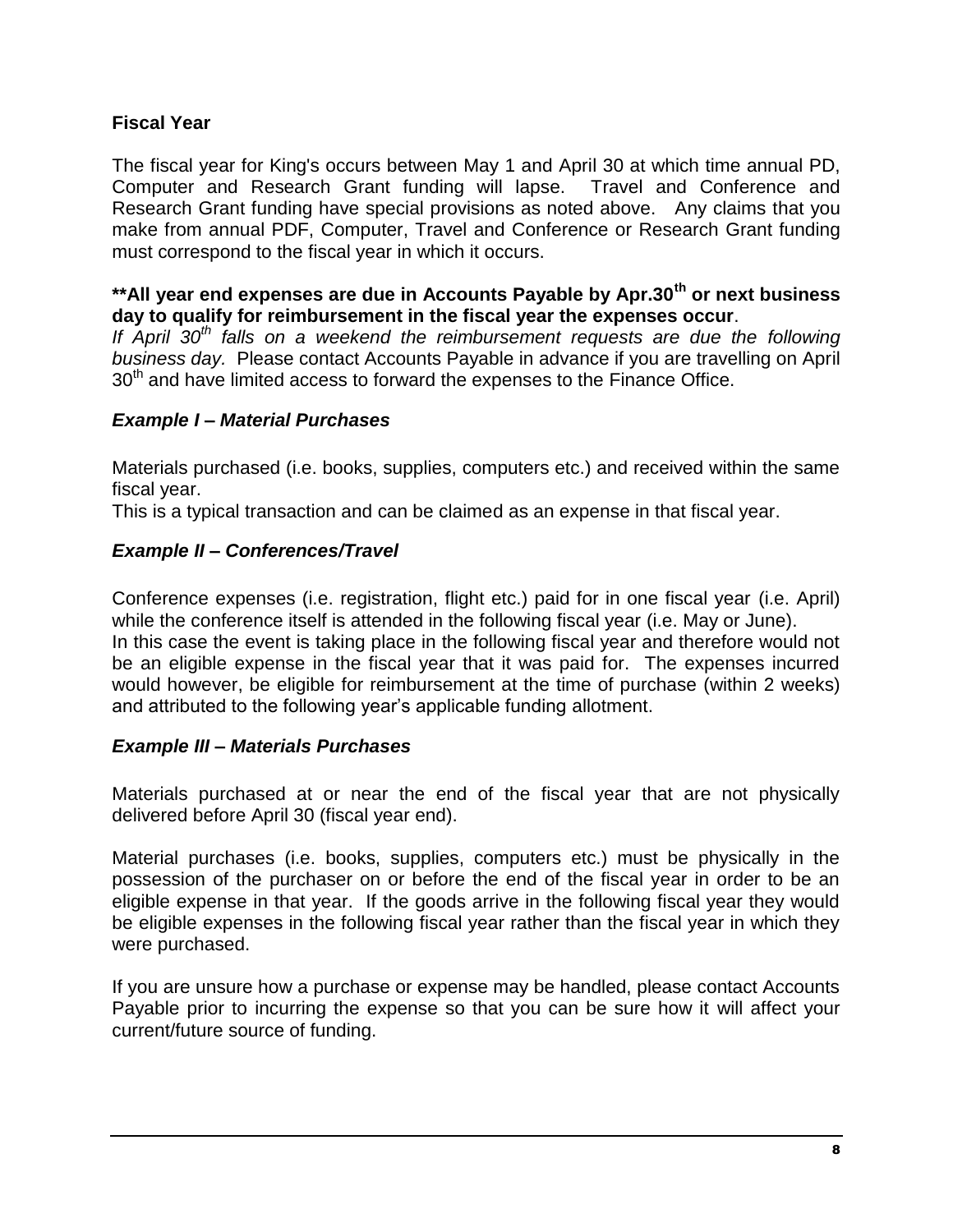# **Foreign Currency Expenses**

When making purchases in a foreign currency, please be sure to do one of the following in order to be reimbursed appropriately:

- Provide a copy of your credit card or bank statement with the foreign currency receipt in order to be reimbursed the Canadian Dollar equivalent of your payment.
- Provide a foreign currency exchange receipt with your claim. The exchange rate provided will be used for all cash transactions claimed.
- Calculate the exchange rate using the Bank of Canada's daily currency exchange rates to support your calculations. Include all of the documentation with your claim.

Any foreign currency transactions not claimed in one of the above manners will be converted by using Bank of Canada's Rate on the day the transaction occurred.

When foreign currency transactions are submitted in a language other than English, a detailed description of the expense is required for each instance.

# **Part-Time Faculty Members**

If you are a Part Time Faculty Member and have a provision for any of the named sources of funding in your contract please note the following:

- Your eligible expenses must fall into the same period for which your contract is valid.
- Your expenses must be submitted prior to the end of your contract date or fiscal year end, whichever comes first.
- As is the case for Full Time Faculty members, at the end of your contract/fiscal year end, the funding will lapse and is not carried forward into a future contract.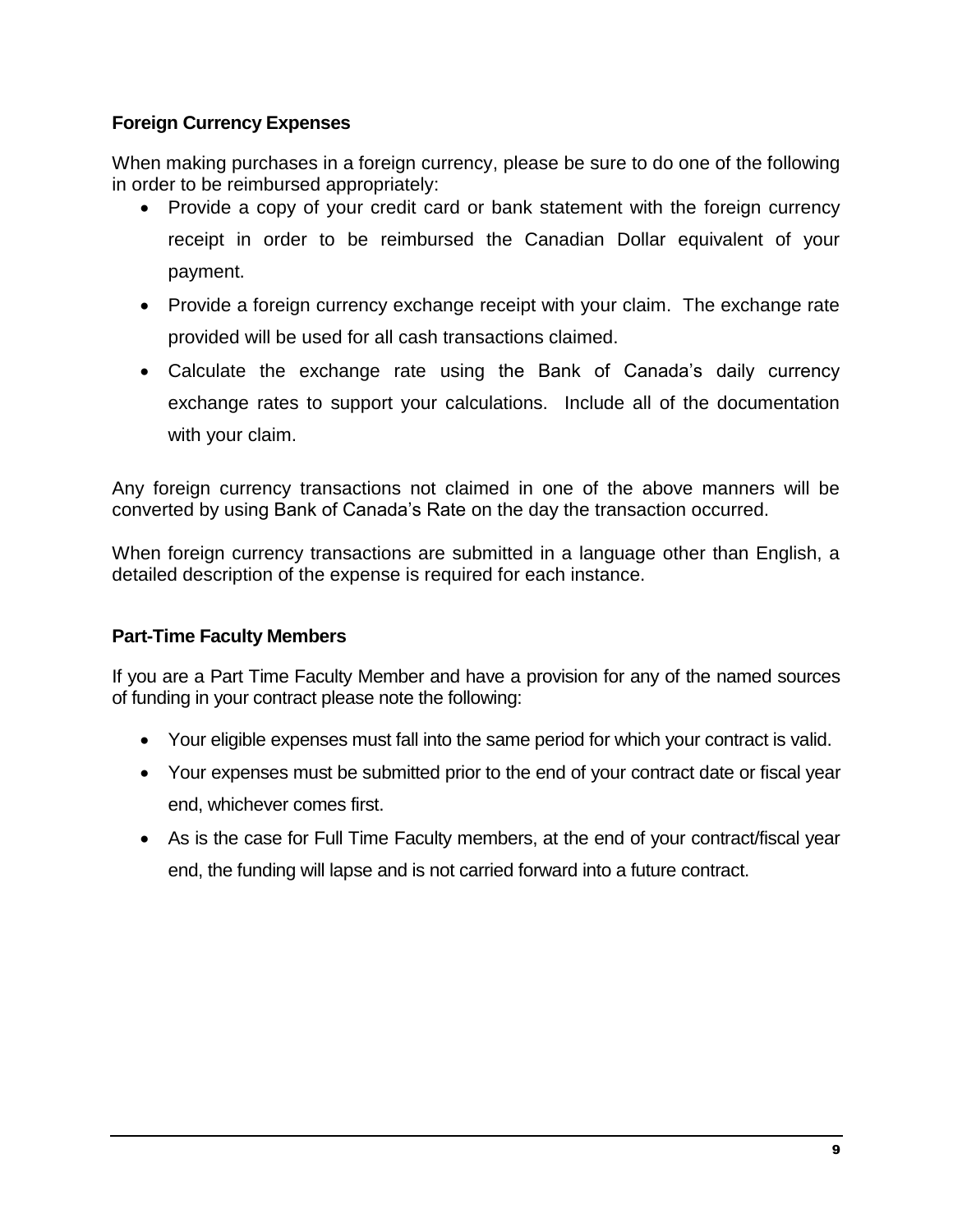# **Frequently Asked Questions**

# **What is the appropriate documentation for on-line purchases?**

- Print the electronic document that indicates the date, supplier, the nature and cost of the item(s), applicable taxes, HST registration number if applicable and method of payment.
- If the method of payment is not noted on the receipt, attach documentation that indicates payment. For example, if paid by credit card attach a copy of your credit card statement highlighting the specific transaction. You may redact any information on the credit card statement not relevant to the specific transaction.

#### **What is the appropriate documentation for recurring expenses paid by preauthorized payment?**

Expenses, such as recurring monthly Internet access fees, are often paid by preauthorized payment to a credit card or bank account.

The supplier or service provider provides paper or electronic invoice of each charge. The method of payment is indicated on the invoice. Submit the invoice for each period claimed. Internet service providers provide electronic access to accounts so that the invoice may be printed.

# **Why is my claim adjusted?**

Below are some reasons why your claim may be adjusted. The list is not exhaustive.

- Your claim is adjusted for any expense that does not relate to the period for which you are entitled to reimbursement. For example, the original receipt may be dated prior to or after the period for which the reimbursement is entitled.
- Your claim is adjusted for any expense where you ordered but did not receive the goods. For example, you may order goods on-line on April 29<sup>th</sup> of the current year with a delivery date of May. Although you may pay for the goods upon ordering there is not expense (i.e. realized benefit) until the goods are received. The item must be received within the period for which reimbursement is entitled.
- Your claim is adjusted for any expense where you did not include an original itemized receipt. Photocopies or Credit Card receipts are ineligible.
- Your claim is adjusted for ineligible expenses.

Accounts Payable will notify you of the adjustment and reasons for the adjustment.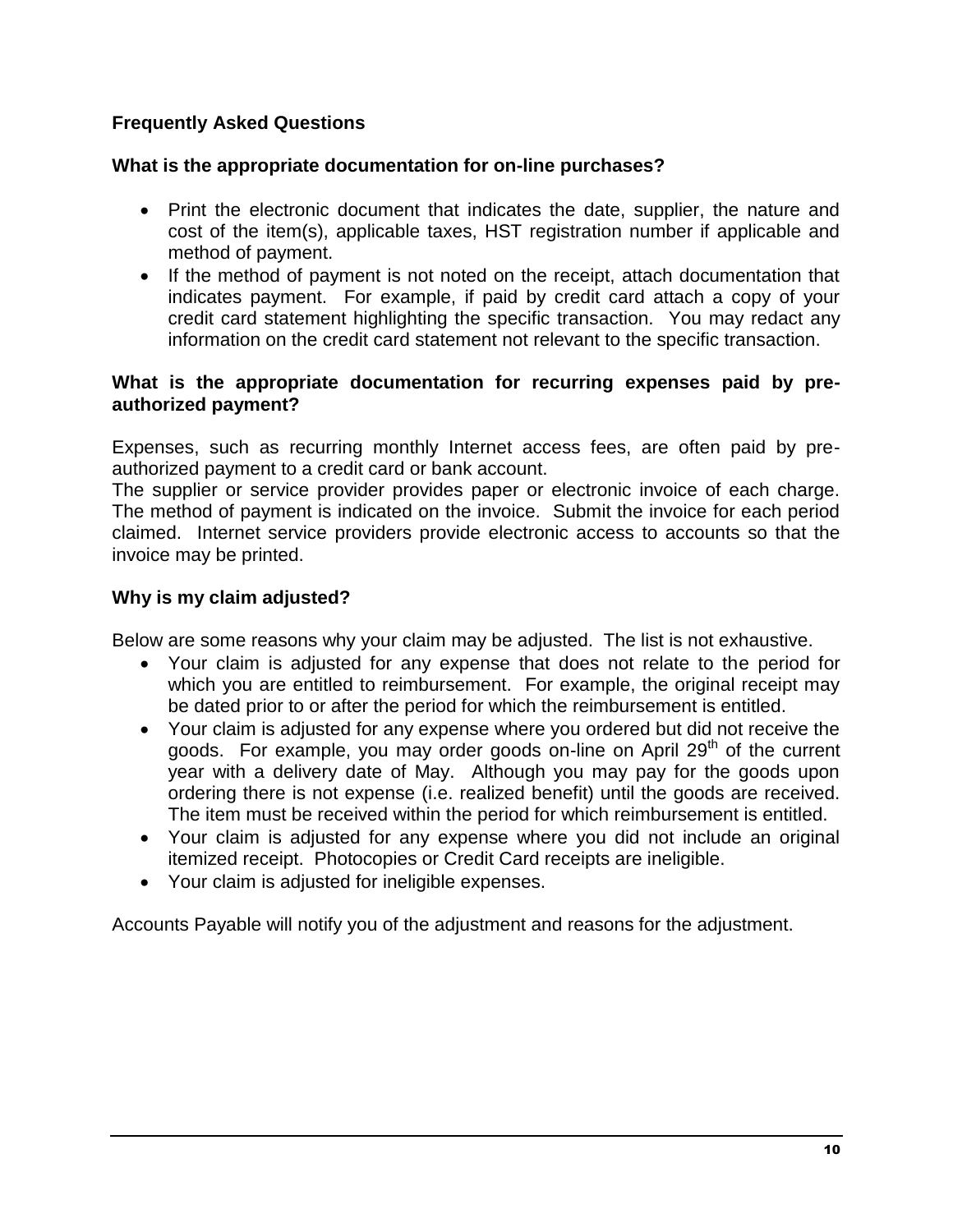#### **What do I need to know about Hospitality reimbursement requests and how it relates to BPS?**

As per the BPS Expense directive: Hospitality is the provision of food, beverage, accommodation, transportation and other amenities paid out of the public funds to people who are not engaged to work for:

- Designated BPS organizations (i.e. those covered by this directive), or
- Any of the Ontario government ministries, agencies and public entities covered by the OPS Travel, Meal and Hospitality Expenses Directive (available on the Ministry of Government Services website).

The expense rules must provide that functions involving only those people in the organizations listed above are not considered hospitality functions and cannot be reimbursed. This means that hospitality may never be offered solely for the benefit of anyone covered by this directive, or by the OPS Travel, Meal and Hospitality Expenses Directive. Examples would be: office social events, retirement parties and holiday lunches.

#### **Is there a proper process for an employee event where meal expenses are incurred?**

For the purpose of the BPS directive and the expense rules, managerial discretion is the administrative authority to make decisions and choices with some degree of flexibility, while maintaining compliance with this directive and the rules.

When a situation arises and discretion needs to be exercised, approvers should consider whether the request is:

- $\checkmark$  Able to stand up to scrutiny by the auditors and members of the public
- $\checkmark$  Properly explained and documented
- $\checkmark$  Fair and equitable
- $\checkmark$  Reasonable
- $\checkmark$  Appropriate

It is the responsibility of both the approver and the claimant to work out appropriate arrangements which would meet the test of being fair and equitable.

If all the above criteria are met and a claim is submitted for expenses incurred by more than one employee, the employee who holds the most senior position shall arrange payment and submit the claim for reimbursement. All meal expense claims must be accompanied by the Supporting Documentation Form and an itemized receipt. Where a multiple employee claim includes expenses incurred by the signing authority or department head, the claim shall be signed by the person to whom that individual reports.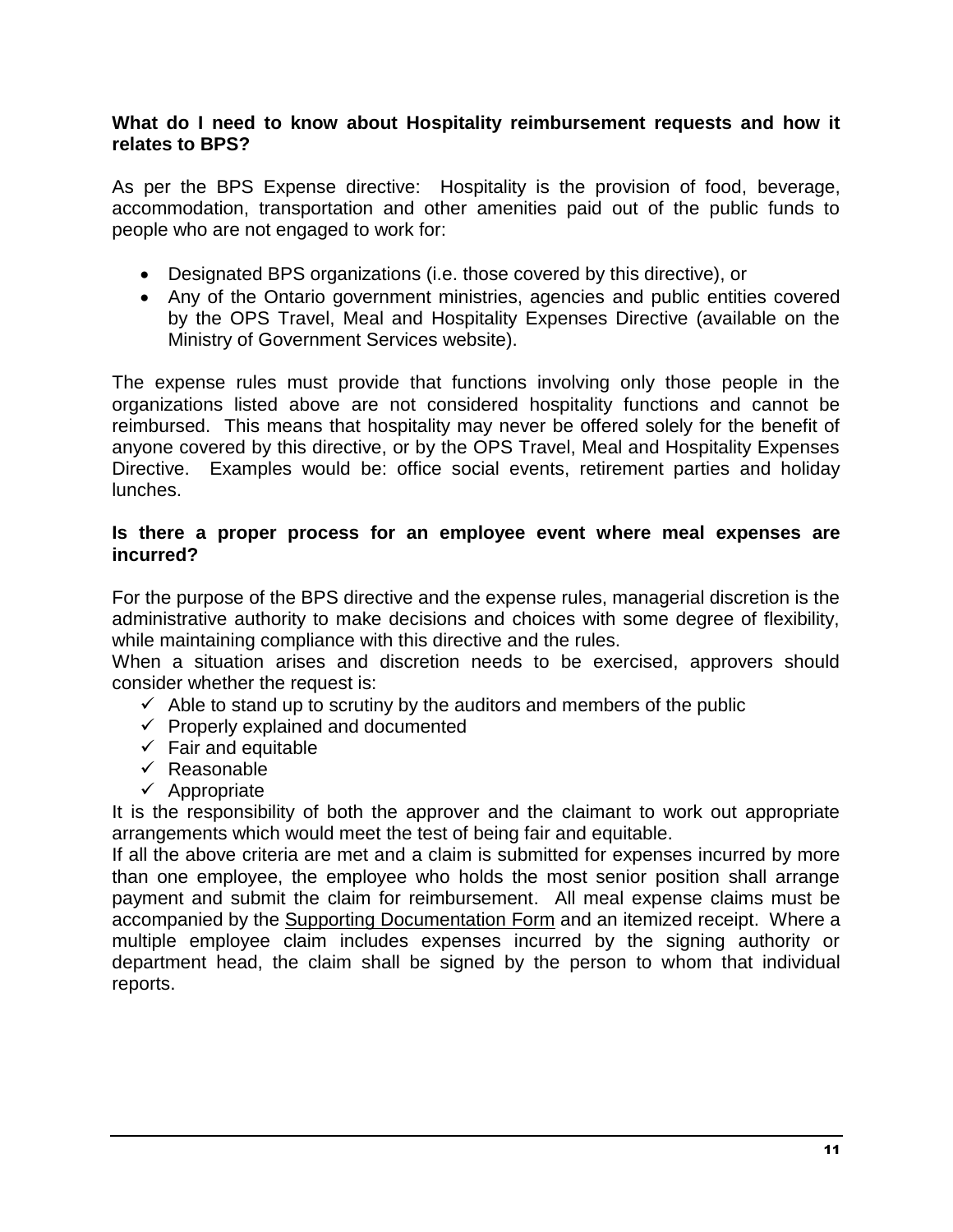#### **When are expenses due in Accounts Payable to qualify for reimbursement in the Fiscal Year in which they occur?**

\*\*All yearend expenses are due in Accounts Payable by **April 30th** . *If April 30th falls on a weekend the reimbursement requests are due the following business day.* Please contact Accounts Payable in advance if you are travelling on April 30<sup>th</sup> and have limited access to forward the expenses to the Finance Office.

#### **Instructions for completing claim form & submission deadline**

- Type or print legibly.
- The completed expense form with original receipts attached must be submitted to Accounts Payable (if travel expenses are being claimed through PDF, approval from the Dean and Academic Chair is required prior to forwarding).
- The original itemized receipts must be attached and indicate clearly the amount paid and the nature of the expenditure. For a recurring payment (i.e. monthly internet access) submit an original receipt for each period claimed.
- Credit card slips or statements are not considered appropriate supporting documentation.
- Only complete, accurate and properly authorized forms will be processed for payment by Finance. Claim forms that are not properly completed will be returned directly to the Claimant.

The following are not considered sufficient proof of payment for reimbursement purposes because they do not typically include the details necessary to prove the eligibility or nature of the goods/services to be reimbursed.

- Neither credit card statements nor credit card slips, on their own, are acceptable substitutes for an original itemized receipt.
- Packing or delivery slips.
- A copy of a cheque written to a vendor

\*\*All year end expenses are due in Accounts Payable by **April 30th** to qualify for reimbursement in the fiscal year the expenses occur. Late submissions of expenses are not eligible for reimbursement in the next fiscal year.

# **Method of Payment**

Expenses are reimbursed on or about the  $15<sup>th</sup>$  and  $30<sup>th</sup>$  of every month via direct deposit to your bank account. Requests must be received in Accounts Payable at least 5 full business days prior to the reimbursement dates in order to be processed in time. Requests received after the deadline will be processed on the next cycle.